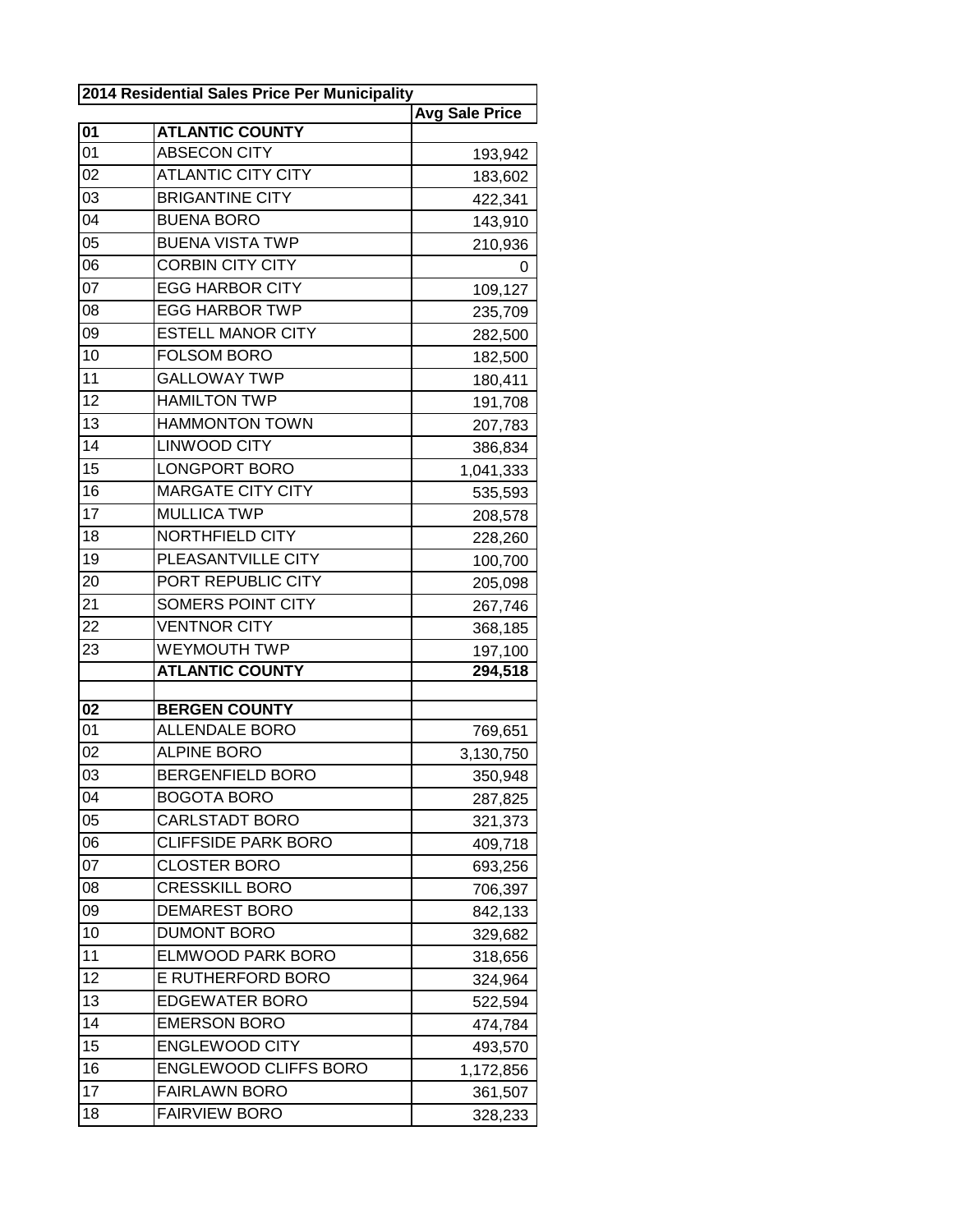| 2014 Residential Sales Price Per Municipality |                             |                       |
|-----------------------------------------------|-----------------------------|-----------------------|
|                                               |                             | <b>Avg Sale Price</b> |
| 19                                            | FORT LEE BORO               | 547,171               |
| 20                                            | <b>FRANKLIN LAKES BORO</b>  | 1,072,530             |
| 21                                            | <b>GARFIELD CITY</b>        | 268,191               |
| 22                                            | <b>GLEN ROCK BORO</b>       | 598,586               |
| 23                                            | <b>HACKENSACK CITY</b>      | 235,203               |
| 24                                            | <b>HARRINGTON PARK BORO</b> | 578,306               |
| 25                                            | <b>HASBROUCK HGHTS BORO</b> | 393,334               |
| 26                                            | <b>HAWORTH BORO</b>         | 793,310               |
| 27                                            | <b>HILLSDALE BORO</b>       | 486,813               |
| 28                                            | <b>HOHOKUS BORO</b>         | 751,335               |
| 29                                            | <b>LEONIA BORO</b>          | 440,609               |
| 30                                            | <b>LITTLE FERRY BORO</b>    | 234,097               |
| 31                                            | <b>LODI BORO</b>            | 312,529               |
| 32                                            | <b>LYNDHURST TWP</b>        | 322,911               |
| 33                                            | <b>MAHWAH TWP</b>           | 516,361               |
| 34                                            | MAYWOOD BORO                | 360,285               |
| 35                                            | <b>MIDLAND PARK BORO</b>    | 427,819               |
| 36                                            | MONTVALE BORO               | 596,158               |
| 37                                            | MOONACHIE BORO              | 269,679               |
| 38                                            | <b>NEW MILFORD BORO</b>     | 366,406               |
| 39                                            | <b>NORTH ARLINGTON BORO</b> | 318,682               |
| 40                                            | NORTHVALE BORO              | 448,264               |
| 41                                            | NORWOOD BORO                | 623,462               |
| 42                                            | <b>OAKLAND BORO</b>         | 457,972               |
| 43                                            | <b>OLD TAPPAN BORO</b>      | 901,618               |
| 44                                            | ORADELL BORO                | 511,506               |
| 45                                            | PALISADES PARK BORO         | 501,344               |
| 46                                            | PARAMUS BORO                | 575,070               |
| 47                                            | PARK RIDGE BORO             | 551,747               |
| 48                                            | <b>RAMSEY BORO</b>          | 524,960               |
| 49                                            | RIDGEFIELD BORO             | 420,384               |
| 50                                            | RIDGEFIELD PARK VILLAGE     | 280,846               |
| 51                                            | RIDGEWOOD VILLAGE           | 827,523               |
| 52                                            | RIVEREDGE BORO              | 421,127               |
| 53                                            | RIVERVALE TWP               | 546,556               |
| 54                                            | ROCHELLE PARK TWP           | 321,602               |
| 55                                            | ROCKLEIGH BORO              | 740,000               |
| 56                                            | RUTHERFORD BORO             | 414,413               |
| 57                                            | SADDLE BROOK TWP            | 327,512               |
| 58                                            | SADDLE RIVER BORO           | 1,881,143             |
| 59                                            | <b>SO HACKENSACK TWP</b>    | 409,167               |
| 60                                            | <b>TEANECK TWP</b>          | 417,329               |
| 61                                            | <b>TENAFLY BORO</b>         | 889,304               |
| 62                                            | <b>TETERBORO BORO</b>       | 0                     |
| 63                                            | UPPER SADDLE RIV BORO       | 955,094               |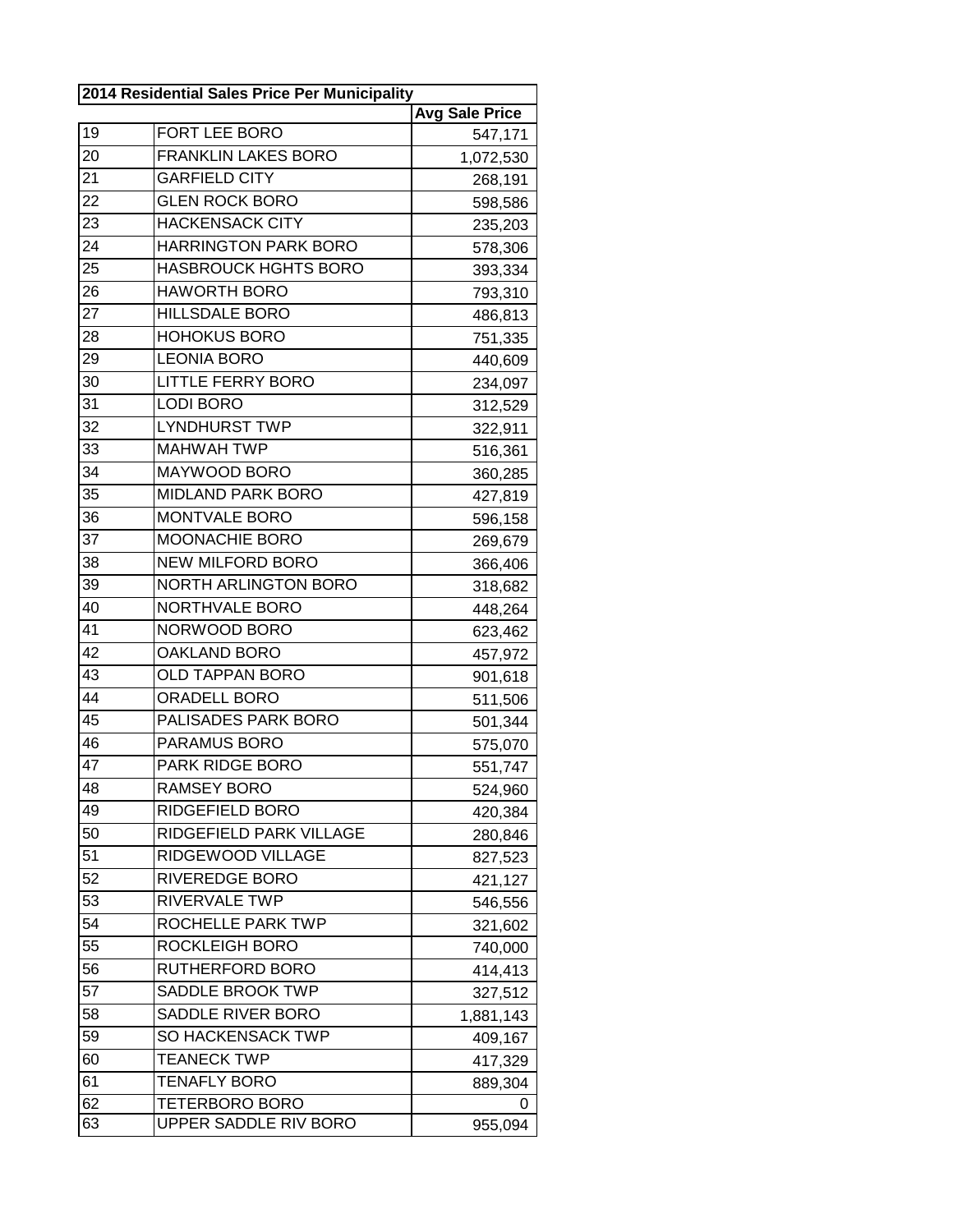| 2014 Residential Sales Price Per Municipality |                            |                       |
|-----------------------------------------------|----------------------------|-----------------------|
|                                               |                            | <b>Avg Sale Price</b> |
| 64                                            | <b>WALDWICK BORO</b>       | 433,160               |
| 65                                            | <b>WALLINGTON BORO</b>     | 224,688               |
| 66                                            | <b>WASHINGTON TWP</b>      | 490,068               |
| $\overline{67}$                               | WESTWOOD BORO              | 438,704               |
| 68                                            | <b>WOODCLIFF LAKE BORO</b> | 787,806               |
| 69                                            | <b>WOOD RIDGE BORO</b>     | 334,639               |
| 70                                            | <b>WYCKOFF TWP</b>         | 757,716               |
|                                               | <b>BERGEN COUNTY</b>       | 539,839               |
|                                               |                            |                       |
| 03                                            | <b>BURLINGTON COUNTY</b>   |                       |
| 01                                            | <b>BASS RIVER TWP</b>      | 413,000               |
| 02                                            | <b>BEVERLY CITY</b>        | 148,322               |
| 03                                            | <b>BORDENTOWN CITY</b>     | 222,961               |
| 04                                            | <b>BORDENTOWN TWP</b>      | 252,773               |
| 05                                            | <b>BURLINGTON CITY</b>     | 158,145               |
| 06                                            | <b>BURLINGTON TWP</b>      | 242,519               |
| 07                                            | <b>CHESTERFIELD TWP</b>    | 414,220               |
| 08                                            | <b>CINNAMINSON TWP</b>     | 279,253               |
| 09                                            | <b>DELANCO TWP</b>         | 220,483               |
| 10                                            | <b>DELRAN TWP</b>          | 238,907               |
| 11                                            | <b>EASTAMPTON TWP</b>      | 244,318               |
| 12                                            | <b>EDGEWATER PARK TWP</b>  | 169,586               |
| 13                                            | <b>EVESHAM TWP</b>         | 263,861               |
| 14                                            | FIELDSBORO BORO            | 180,000               |
| 15                                            | <b>FLORENCE TWP</b>        | 224,579               |
| 16                                            | <b>HAINESPORT TWP</b>      | 307,374               |
| 17                                            | <b>LUMBERTON TWP</b>       | 326,449               |
| 18                                            | <b>MANSFIELD TWP</b>       | 262,191               |
| 19                                            | <b>MAPLE SHADE TWP</b>     | 138,274               |
| 20                                            | MEDFORD TWP                | 357,473               |
| 21                                            | <b>MEDFORD LAKES BORO</b>  | 270,231               |
| 22                                            | <b>MOORESTOWN TWP</b>      | 538,372               |
| 23                                            | MT HOLLY TWP               | 179,933               |
| 24                                            | MT LAUREL TWP              | 233,014               |
| 25                                            | <b>NEW HANOVER TWP</b>     | 242,750               |
| 26                                            | NO HANOVER TWP             | 287,946               |
| 27                                            | PALMYRA BORO               | 163,467               |
| 28                                            | PEMBERTON BORO             | 202,533               |
| 29                                            | PEMBERTON TWP              | 166,564               |
| 30                                            | RIVERSIDE TWP              | 134,649               |
| 31                                            | <b>RIVERTON BORO</b>       | 264,091               |
| 32                                            | <b>SHAMONG TWP</b>         | 338,591               |
| 33                                            | SOUTHAMPTON TWP            | 187,290               |
| 34                                            | SPRINGFIELD TWP            | 323,875               |
| 35                                            | TABERNACLE TWP             | 302,167               |
|                                               |                            |                       |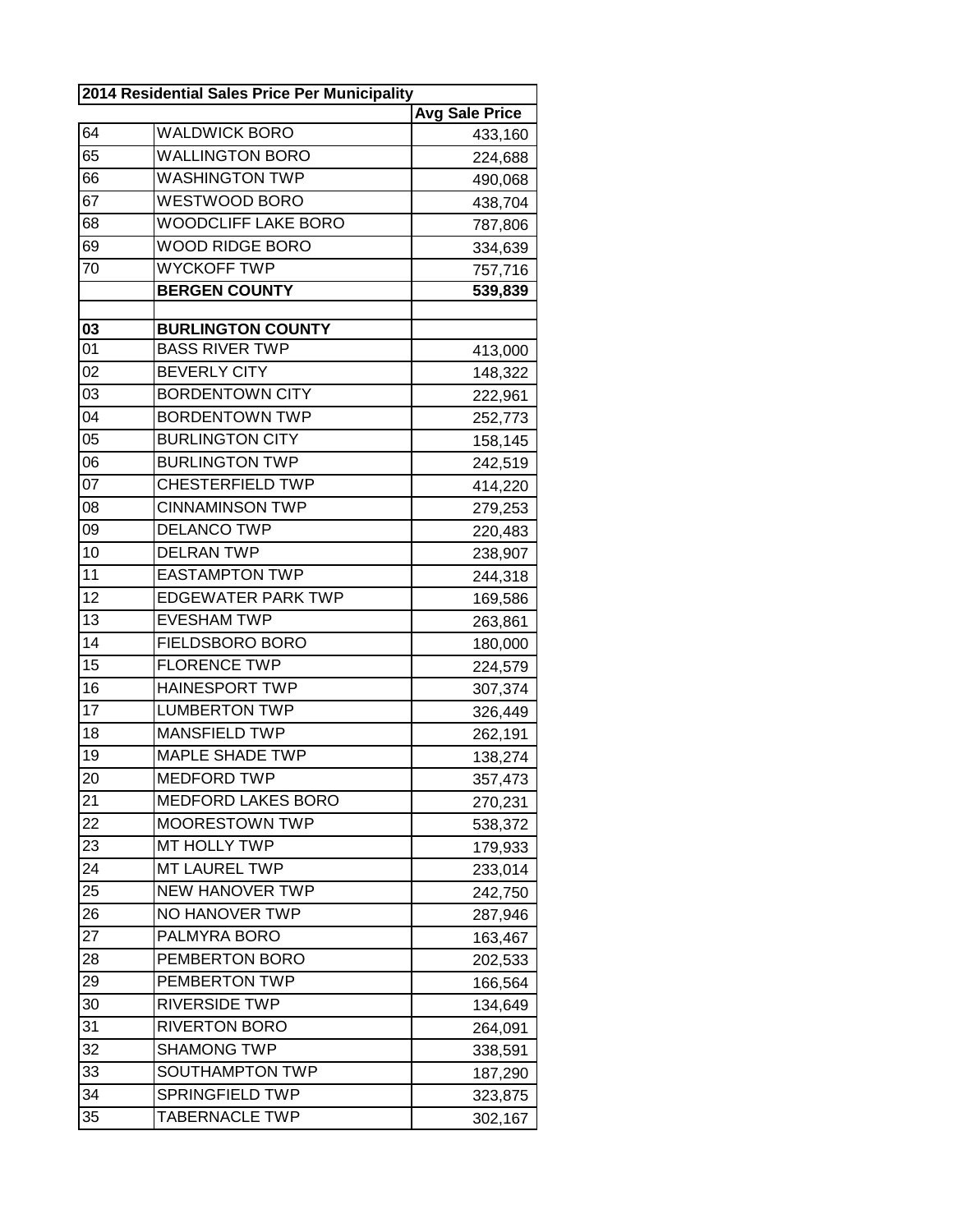| 2014 Residential Sales Price Per Municipality |                            |                       |
|-----------------------------------------------|----------------------------|-----------------------|
|                                               |                            | <b>Avg Sale Price</b> |
| 36                                            | <b>WASHINGTON TWP</b>      | 0                     |
| 37                                            | <b>WESTAMPTON TWP</b>      | 249,364               |
| 38                                            | <b>WILLINGBORO TWP</b>     | 152,860               |
| 39                                            | <b>WOODLAND TWP</b>        | 270,000               |
| 40                                            | <b>WRIGHTSTOWN BORO</b>    | 83,000                |
|                                               | <b>BURLINGTON COUNTY</b>   | 269,152               |
|                                               |                            |                       |
| 04                                            | <b>CAMDEN COUNTY</b>       |                       |
| 01                                            | <b>AUDUBON BORO</b>        | 188,577               |
| 02                                            | <b>AUDUBON PARK BORO</b>   | 0                     |
| 03                                            | <b>BARRINGTON BORO</b>     | 227,872               |
| 04                                            | <b>BELLMAWR BORO</b>       | 142,052               |
| 05                                            | <b>BERLIN BORO</b>         | 226,768               |
| 06                                            | <b>BERLIN TWP</b>          | 164,403               |
| 07                                            | <b>BROOKLAWN BORO</b>      | 121,446               |
| 08                                            | <b>CAMDEN CITY</b>         | 59,048                |
| 09                                            | <b>CHERRY HILL TWNSHP</b>  | 242,878               |
| 10                                            | <b>CHESILHURST BORO</b>    | 140,000               |
| 11                                            | <b>CLEMENTON BORO</b>      | 121,929               |
| 12                                            | COLLINGSWOOD BORO          | 222,077               |
| 13                                            | <b>GIBBSBORO BORO</b>      | 192,192               |
| 14                                            | <b>GLOUCESTER CITY</b>     | 89,583                |
| 15                                            | <b>GLOUCESTER TWP</b>      | 172,996               |
| 16                                            | <b>HADDON TWP</b>          | 240,439               |
| 17                                            | HADDONFIELD BORO           | 474,793               |
| 18                                            | <b>HADDON HEIGHTS BORO</b> | 263,842               |
| 19                                            | HI NELLA BORO              | O                     |
| 20                                            | <b>LAUREL SPRINGS BORO</b> | 168,362               |
| 21                                            | <b>LAWNSIDE BORO</b>       | 117,375               |
| 22                                            | LINDENWOLD BORO            | 94,382                |
| 23                                            | <b>MAGNOLIA BORO</b>       | 141,364               |
| 24                                            | <b>MERCHANTVILLE BORO</b>  | 180,680               |
| 25                                            | <b>MOUNT EPHRAIM BORO</b>  | 130,708               |
| 26                                            | <b>OAKLYN BORO</b>         | 168,020               |
| 27                                            | PENNSAUKEN TWP             | 146,445               |
| 28                                            | PINE HILL BORO             | 127,327               |
| 29                                            | PINE VALLEY BORO           | 0                     |
| 30                                            | RUNNEMEDE BORO             | 133,285               |
| 31                                            | SOMERDALE BORO             | 140,481               |
| 32                                            | STRATFORD BORO             | 156,731               |
| 33                                            | <b>TAVISTOCK BORO</b>      | 0                     |
| 34                                            | <b>VOORHEES TWP</b>        | 284,035               |
| 35                                            | <b>WATERFORD TWP</b>       | 183,521               |
| 36                                            | <b>WINSLOW TWP</b>         | 181,020               |
| 37                                            | <b>WOODLYNNE BORO</b>      | 43,500                |
|                                               | <b>CAMDEN COUNTY</b>       | 214,385               |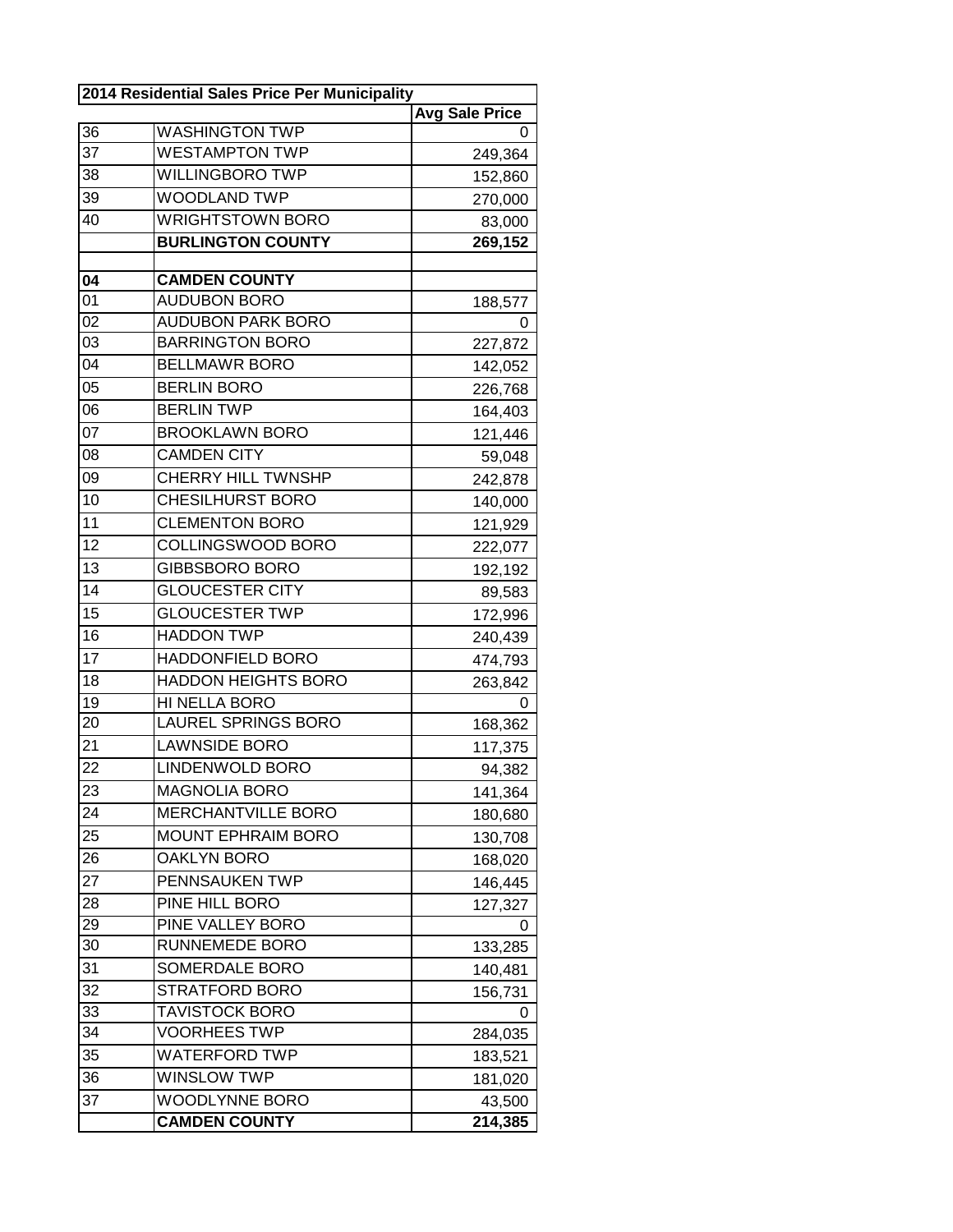| 2014 Residential Sales Price Per Municipality |                                              |                       |
|-----------------------------------------------|----------------------------------------------|-----------------------|
|                                               |                                              | <b>Avg Sale Price</b> |
|                                               |                                              |                       |
| 05                                            | <b>CAPE MAY COUNTY</b>                       |                       |
| 01                                            | <b>AVALON BORO</b>                           | 1,156,878             |
| 02                                            | <b>CAPE MAY CITY</b>                         | 691,326               |
| 03                                            | CAPE MAY POINT BORO                          | 770,519               |
| 04                                            | <b>DENNIS TWP</b>                            | 239,731               |
| 05                                            | <b>LOWER TWP</b>                             | 289,306               |
| 06                                            | <b>MIDDLE TWP</b>                            | 281,791               |
| 07                                            | NORTH WILDWOOD CITY                          | 282,069               |
| 08                                            | <b>OCEAN CITY CITY</b>                       | 592,194               |
| 09                                            | <b>SEA ISLE CITY CITY</b>                    | 611,204               |
| 10                                            | <b>STONE HARBOR BORO</b>                     | 1,224,684             |
| 11                                            | <b>UPPER TWP</b>                             | 351,563               |
| 12                                            | <b>WEST CAPE MAY BORO</b>                    | 430,614               |
| 13                                            | WEST WILDWOOD BORO                           | 261,917               |
| 14                                            | WILDWOOD CITY                                | 238,675               |
| 15                                            | WILDWOOD CREST BORO                          | 347,933               |
| 16                                            | <b>WOODBINE BORO</b>                         | 0                     |
|                                               | <b>CAPE MAY COUNTY</b>                       | 562,917               |
|                                               |                                              |                       |
| 06                                            | <b>CUMBERLAND COUNTY</b>                     |                       |
| 01                                            | <b>BRIDGETON CITY</b>                        | 76,925                |
| 02                                            | <b>COMMERCIAL TWP</b>                        | 99,265                |
| 03                                            | <b>DEERFIELD TWP</b>                         | 164,030               |
| 04                                            | <b>DOWNE TWP</b>                             | 149,633               |
| $0\overline{5}$                               | <b>FAIRFIELD TWP</b>                         | 165,714               |
| 06                                            | <b>GREENWICH TWP</b>                         | 124,900               |
| 07                                            | <b>HOPEWELL TWP</b>                          | 134,167               |
| 08                                            | <b>LAWRENCE TWP</b>                          | 149,727               |
| 09                                            | <b>MAURICE RIVER TWP</b>                     | 225,194               |
| 10                                            | <b>MILLVILLE CITY</b>                        | 141,875               |
| 11                                            | <b>SHILOH BORO</b>                           | 85,000                |
| 12                                            | <b>STOW CREEK TWP</b>                        | 181,594               |
| 13                                            | UPPER DEERFIELD TWP                          | 183,865               |
| 14                                            | <b>VINELAND CITY</b>                         | 164,612               |
|                                               | <b>CUMBERLAND COUNTY</b>                     | 147,917               |
| 07                                            |                                              |                       |
| 01                                            | <b>ESSEX COUNTY</b><br><b>BELLEVILLE TWP</b> | 237,443               |
| 02                                            | <b>BLOOMFIELD TWP</b>                        |                       |
| 03                                            | CALDWELL BORO TWP                            | 298,470               |
|                                               |                                              | 407,800               |
| 04                                            | <b>CEDAR GROVE TWP</b>                       | 444,610               |
| 05                                            | <b>EAST ORANGE CITY</b>                      | 148,569               |
| 06                                            | <b>ESSEX FELLS TWP</b>                       | 996,265               |
| 07                                            | <b>FAIRFIELD TWP</b>                         | 468,564               |
| 08                                            | <b>GLEN RIDGE BORO</b>                       | 615,886               |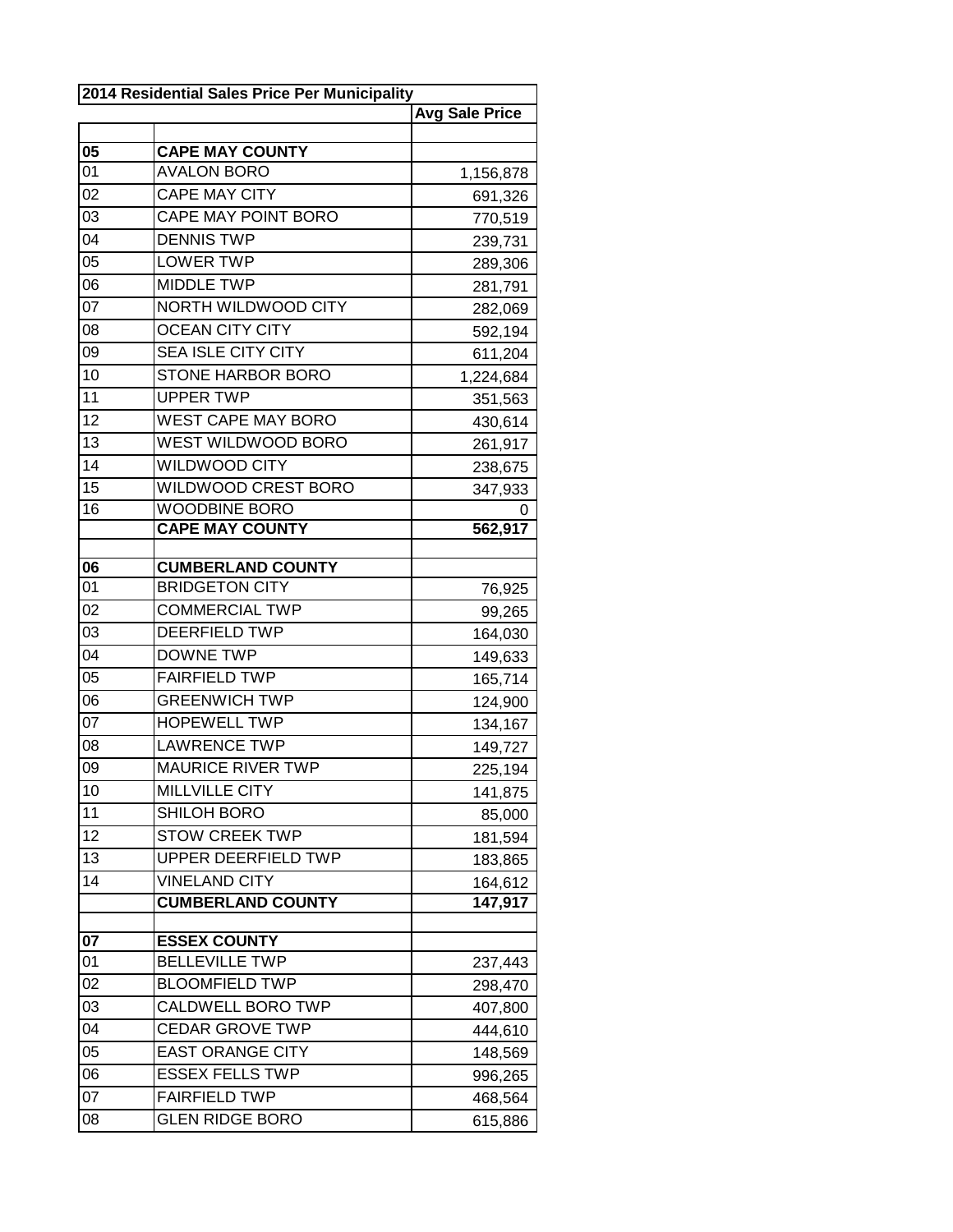| 2014 Residential Sales Price Per Municipality |                           |                       |
|-----------------------------------------------|---------------------------|-----------------------|
|                                               |                           | <b>Avg Sale Price</b> |
| 09                                            | <b>IRVINGTON TWP</b>      | 201,944               |
| 10                                            | <b>LIVINGSTON TWP</b>     | 647,544               |
| 11                                            | MAPLEWOOD TWP             | 525,584               |
| 12                                            | <b>MILLBURN TWP</b>       | 1,217,782             |
| 13                                            | <b>MONTCLAIR TWP</b>      | 634,307               |
| 14                                            | <b>NEWARK CITY</b>        | 196,748               |
| 15                                            | NORTH CALDWELL TWP        | 726,294               |
| 16                                            | <b>NUTLEY TWP</b>         | 337,347               |
| 17                                            | <b>ORANGE CITY TWP</b>    | 191,667               |
| 18                                            | ROSELAND BORO             | 535,616               |
| 19                                            | SOUTH ORANGE VILLAGE TW   | 573,756               |
| 20                                            | <b>VERONA TWP</b>         | 375,536               |
| 21                                            | <b>WEST CALDWELL TWP</b>  | 471,635               |
| 22                                            | <b>WEST ORANGE TWP</b>    | 394,895               |
|                                               | <b>ESSEX COUNTY</b>       | 485,540               |
|                                               |                           |                       |
| 08                                            | <b>GLOUCESTER COUNTY</b>  |                       |
| 01                                            | <b>CLAYTON BORO</b>       | 160,238               |
| 02                                            | <b>DEPTFORD TWP</b>       | 181,531               |
| 03                                            | <b>EAST GREENWICH TWP</b> | 271,166               |
| 04                                            | <b>ELK TWP</b>            | 304,165               |
| 05                                            | <b>FRANKLIN TWP</b>       | 213,223               |
| 06                                            | <b>GLASSBORO BORO</b>     | 176,937               |
| 07                                            | <b>GREENWICH TWP</b>      | 164,638               |
| 08                                            | <b>HARRISON TWP</b>       | 319,824               |
| 09                                            | <b>LOGAN TWP</b>          | 222,454               |
| 10                                            | <b>MANTUA TWP</b>         | 224,004               |
| 11                                            | <b>MONROE TWP</b>         | 200,170               |
| 12                                            | NATIONAL PARK BORO        | 130,233               |
| 13                                            | NEWFIELD BORO             | 146,667               |
| 14                                            | PAULSBORO BORO            | 119,444               |
| 15                                            | PITMAN BORO               | 169,823               |
| 16                                            | <b>SO HARRISON TWP</b>    | 338,400               |
| 17                                            | SWEDESBORO BORO           | 194,020               |
| 18                                            | <b>WASHINGTON TWP</b>     | 216,363               |
| 19                                            | <b>WENONAH BORO</b>       | 284,063               |
| 20                                            | WEST DEPTFORD TWP         | 189,768               |
| 21                                            | <b>WESTVILLE BORO</b>     | 127,507               |
| 22                                            | WOODBURY CITY             | 150,804               |
| 23                                            | WOODBURY HEIGHTS BORO     | 188,639               |
| 24                                            | <b>WOOLWICH TWP</b>       | 319,526               |
|                                               | <b>GLOUCESTER COUNTY</b>  | 215,718               |
|                                               |                           |                       |
| 09                                            | <b>HUDSON COUNTY</b>      |                       |
| 01                                            | <b>BAYONNE CITY</b>       | 282,443               |
| 02                                            | <b>EAST NEWARK BORO</b>   | 216,714               |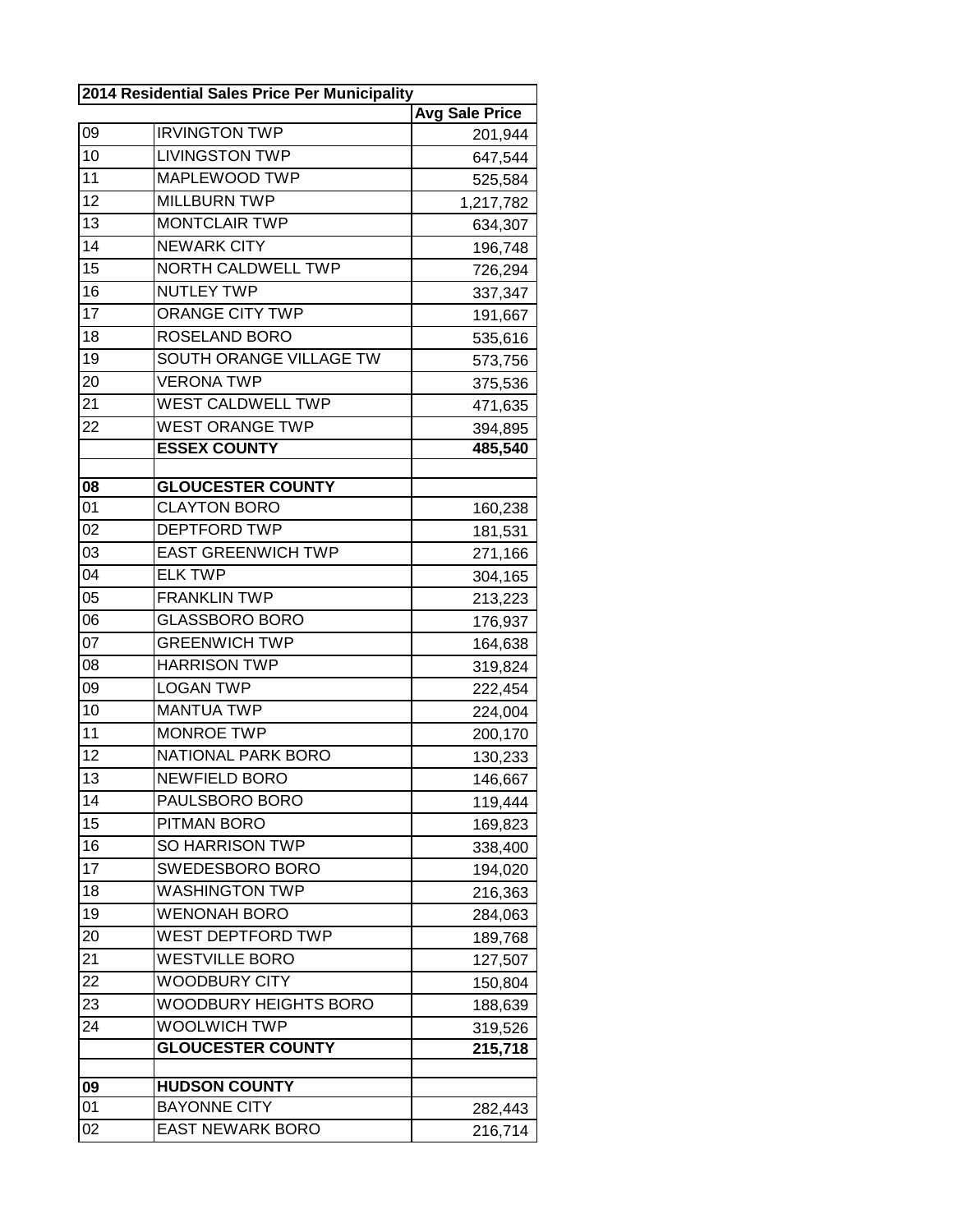| 2014 Residential Sales Price Per Municipality |                           |                       |
|-----------------------------------------------|---------------------------|-----------------------|
|                                               |                           | <b>Avg Sale Price</b> |
| 03                                            | <b>GUTTENBERG TOWN</b>    | 337,994               |
| 04                                            | <b>HARRISON TOWN</b>      | 290,500               |
| 05                                            | <b>HOBOKEN CITY</b>       | 613,213               |
| 06                                            | <b>JERSEY CITY CITY</b>   | 324,748               |
| $0\overline{7}$                               | <b>KEARNY TOWN</b>        | 288,390               |
| 08                                            | <b>NORTH BERGEN TWP</b>   | 298,363               |
| 09                                            | <b>SECAUCUS TOWN</b>      | 361,972               |
| 10                                            | <b>UNION CITY CITY</b>    | 274,262               |
| 11                                            | <b>WEEHAWKEN TWP</b>      | 685,237               |
| 12                                            | <b>WEST NEW YORK TOWN</b> | 268,801               |
|                                               | <b>HUDSON COUNTY</b>      | 365,784               |
|                                               |                           |                       |
| 10                                            | <b>HUNTERDON COUNTY</b>   |                       |
| 01                                            | <b>ALEXANDRIA TWP</b>     | 462,167               |
| 02                                            | <b>BETHLEHEM TWP</b>      | 422,968               |
| 03                                            | <b>BLOOMSBURY BORO</b>    | 235,038               |
| 04                                            | <b>CALIFON BORO</b>       | 328,967               |
| 05                                            | <b>CLINTON TOWN</b>       | 329,250               |
| 06                                            | <b>CLINTON TWP</b>        | 437,740               |
| 07                                            | <b>DELAWARE TWP</b>       | 469,140               |
| 08                                            | <b>EAST AMWELL TWP</b>    | 383,641               |
| 09                                            | <b>FLEMINGTON BORO</b>    | 266,167               |
| 10                                            | <b>FRANKLIN TWP</b>       | 481,389               |
| 11                                            | <b>FRENCHTOWN BORO</b>    | 279,970               |
| 12                                            | <b>GLEN GARDNER BORO</b>  | 207,571               |
| 13                                            | <b>HAMPTON BORO</b>       | 202,969               |
| 14                                            | <b>HIGH BRIDGE BORO</b>   | 258,346               |
| 15                                            | <b>HOLLAND TWP</b>        | 337,625               |
| 16                                            | <b>KINGWOOD TWP</b>       | 357,237               |
| 17                                            | <b>LAMBERTVILLE CITY</b>  | 382,057               |
| 18                                            | <b>LEBANON BORO</b>       | 243,143               |
| 19                                            | <b>LEBANON TWP</b>        | 363,751               |
| 20                                            | <b>MILFORD BORO</b>       | 205,333               |
| 21                                            | <b>RARITAN TWP</b>        | 380,589               |
| 22                                            | <b>READINGTON TWP</b>     | 440,409               |
| 23                                            | <b>STOCKTON BORO</b>      | 400,563               |
| 24                                            | <b>TEWKSBURY TWP</b>      | 664,179               |
| 25                                            | <b>UNION TWP</b>          | 362,908               |
| 26                                            | <b>WEST AMWELL TWP</b>    | 525,556               |
|                                               | <b>HUNTERDON COUNTY</b>   | 405,603               |
|                                               |                           |                       |
| 11                                            | <b>MERCER COUNTY</b>      |                       |
| 01                                            | <b>EAST WINDSOR TWP</b>   | 262,080               |
| 02                                            | <b>EWING TWP</b>          | 186,721               |
| 03                                            | <b>HAMILTON TWP</b>       | 220,498               |
| 04                                            | <b>HIGHTSTOWN BORO</b>    | 199,575               |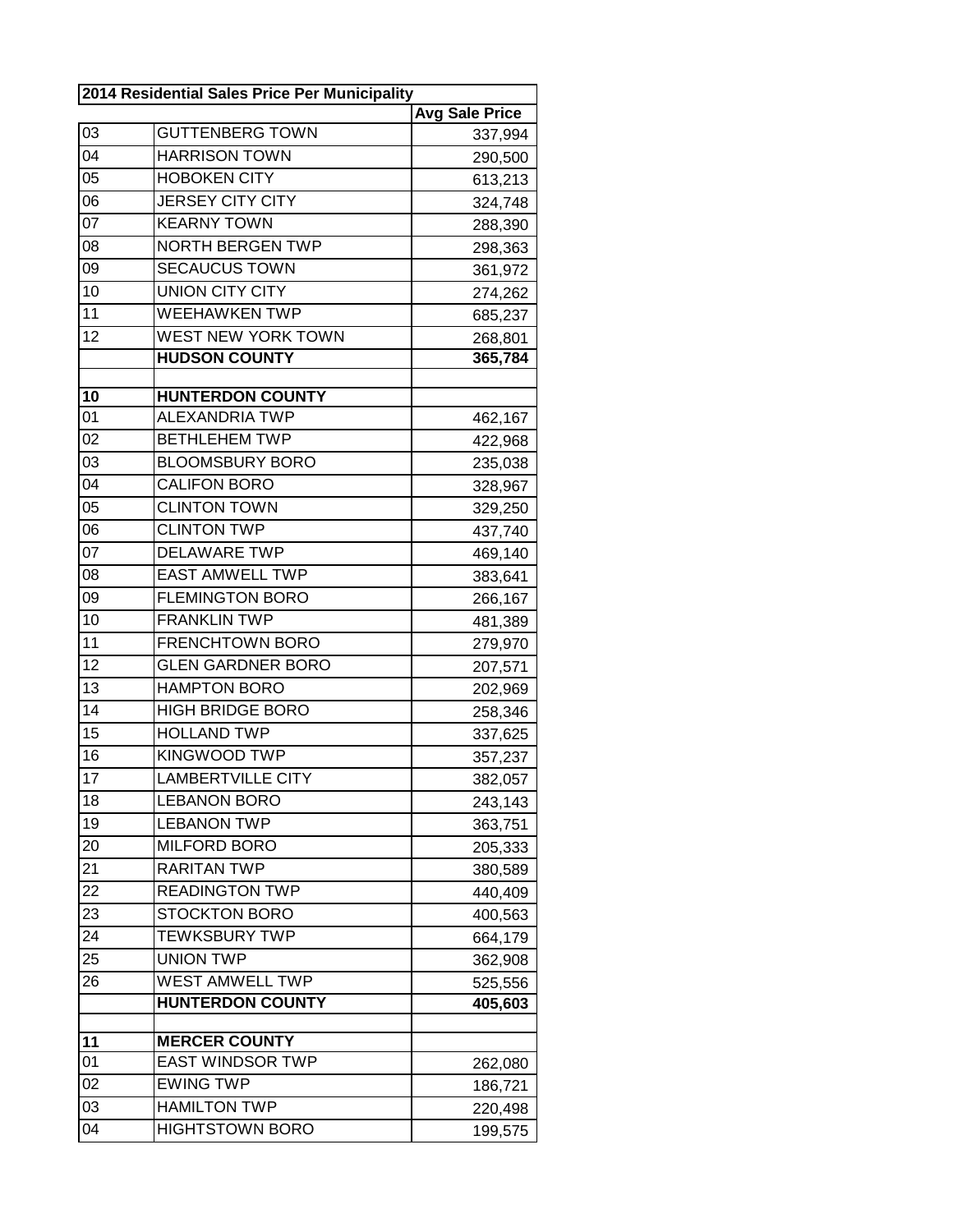| 2014 Residential Sales Price Per Municipality |                                                 |                       |
|-----------------------------------------------|-------------------------------------------------|-----------------------|
|                                               |                                                 | <b>Avg Sale Price</b> |
| 05                                            | <b>HOPEWELL BORO</b>                            | 411,583               |
| 06                                            | <b>HOPEWELL TWP</b>                             | 480,882               |
| 07                                            | <b>LAWRENCE TWP</b>                             | 311,591               |
| 08                                            | PENNINGTON BORO                                 | 506,700               |
| 11                                            | <b>TRENTON CITY</b>                             | 71,887                |
| 12                                            | ROBBINSVILLE TWP                                | 384,800               |
| 13                                            | WEST WINDSOR TWP                                | 560,312               |
| 14                                            | <b>PRINCETON</b>                                | 881,836               |
|                                               | <b>MERCER COUNTY</b>                            | 367,723               |
|                                               |                                                 |                       |
| 12<br>01                                      | <b>MIDDLESEX COUNTY</b><br><b>CARTERET BORO</b> |                       |
| 02                                            | <b>CRANBURY TWP</b>                             | 227,019               |
|                                               | <b>DUNELLEN BORO</b>                            | 657,807               |
| 03<br>04                                      |                                                 | 236,032               |
|                                               | <b>EAST BRUNSWICK TWP</b>                       | 343,861               |
| 05                                            | <b>EDISON TWP</b>                               | 365,831               |
| 06                                            | <b>HELMETTA BORO</b>                            | 202,933               |
| 07                                            | <b>HIGHLAND PARK BORO</b>                       | 329,064               |
| 08                                            | <b>JAMESBURG BORO</b>                           | 220,141               |
| 09                                            | <b>METUCHEN BORO</b>                            | 407,373               |
| 10                                            | MIDDLESEX BORO                                  | 268,002               |
| 11                                            | <b>MILLTOWN BORO</b>                            | 307,289               |
| 12                                            | <b>MONROE TWP</b>                               | 283,929               |
| 13                                            | <b>NEW BRUNSWICK CITY</b>                       | 298,846               |
| 14                                            | <b>NORTH BRUNSWICK TWP</b>                      | 286,760               |
| 15                                            | <b>OLD BRIDGE TWP</b>                           | 306,505               |
| 16                                            | PERTH AMBOY CITY                                | 199,636               |
| 17                                            | PISCATAWAY TWP                                  | 321,170               |
| 18                                            | PLAINSBORO TWP                                  | 422,132               |
| 19                                            | SAYREVILLE BORO                                 | 297,530               |
| 20                                            | SOUTH AMBOY CITY                                | 274,318               |
| 21                                            | <b>SOUTH BRUNSWICK TWP</b>                      | 393,867               |
| 22                                            | SOUTH PLAINFIELD BORO                           | 295,605               |
| 23                                            | SOUTH RIVER BORO                                | 257,885               |
| 24                                            | SPOTSWOOD BORO                                  | 269,904               |
| 25                                            | <b>WOODBRIDGE TWP</b>                           | 251,474               |
|                                               | <b>MIDDLESEX COUNTY</b>                         | 321,347               |
|                                               |                                                 |                       |
| 13                                            | <b>MONMOUTH COUNTY</b>                          |                       |
| 01                                            | <b>ABERDEEN TWP</b>                             | 296,584               |
| 02                                            | <b>ALLENHURST BORO</b>                          | 1,268,333             |
| 03                                            | <b>ALLENTOWN BORO</b>                           | 329,150               |
| 04                                            | <b>ASBURY PARK CITY</b>                         | 271,981               |
| 05                                            | <b>ATLANTIC HIGHLANDS BORO</b>                  | 460,088               |
| 06                                            | AVON BY THE SEA BORO                            | 829,606               |
| 07                                            | <b>BELMAR BORO</b>                              | 484,888               |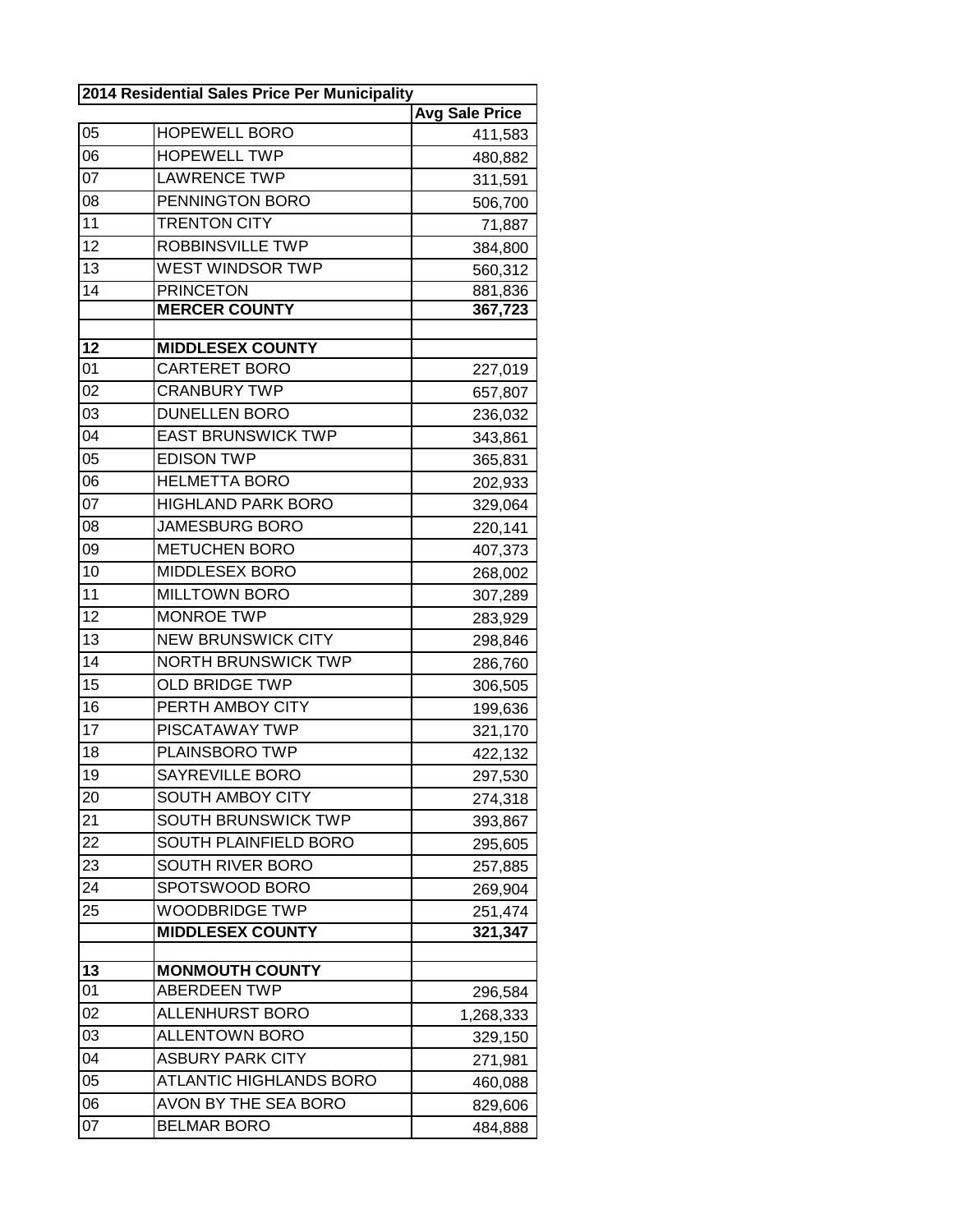| 2014 Residential Sales Price Per Municipality |                            |                       |
|-----------------------------------------------|----------------------------|-----------------------|
|                                               |                            | <b>Avg Sale Price</b> |
| 08                                            | <b>BRADLEY BEACH BORO</b>  | 472,479               |
| 09                                            | <b>BRIELLE BORO</b>        | 570,361               |
| 10                                            | <b>COLTS NECK TOWNSHIP</b> | 794,677               |
| 11                                            | <b>DEAL BORO</b>           | 1,734,318             |
| 12                                            | <b>EATONTOWN BORO</b>      | 310,237               |
| 13                                            | <b>ENGLISHTOWN BORO</b>    | 261,893               |
| 14                                            | <b>FAIR HAVEN BORO</b>     | 791,725               |
| 15                                            | <b>FARMINGDALE BORO</b>    | 329,214               |
| 16                                            | FREEHOLD BORO              | 251,382               |
| 17                                            | <b>FREEHOLD TWP</b>        | 370,231               |
| 18                                            | <b>HAZLET TWP</b>          | 319,894               |
| 19                                            | <b>HIGHLANDS BORO</b>      | 247,046               |
| 20                                            | <b>HOLMDEL TWP</b>         | 680,822               |
| 21                                            | <b>HOWELL TWP</b>          | 304,550               |
| 22                                            | <b>INTERLAKEN BORO</b>     | 648,867               |
| 23                                            | <b>KEANSBURG BORO</b>      | 148,863               |
| 24                                            | <b>KEYPORT BORO</b>        | 252,329               |
| 25                                            | <b>LITTLE SILVER BORO</b>  | 595,443               |
| 26                                            | <b>LOCH ARBOUR VILLAGE</b> | 889,000               |
| 27                                            | <b>LONG BRANCH CITY</b>    | 409,333               |
| 28                                            | <b>MANALAPAN TWP</b>       | 396,560               |
| 29                                            | <b>MANASQUAN BORO</b>      | 588,974               |
| 30                                            | <b>MARLBORO TWP</b>        | 510,327               |
| 31                                            | <b>MATAWAN BORO</b>        | 303,826               |
| 32                                            | <b>MIDDLETOWN TWP</b>      | 433,368               |
| 33                                            | <b>MILLSTONE TWP</b>       | 531,557               |
| 34                                            | MONMOUTH BEACH BORO        | 600,108               |
| 35                                            | <b>NEPTUNE TWP</b>         | 325,257               |
| 36                                            | NEPTUNE CITY BORO          | 229,610               |
| 37                                            | <b>OCEAN TWP</b>           | 407,474               |
| 38                                            | <b>OCEANPORT BORO</b>      | 521,287               |
| 39                                            | <b>RED BANK BORO</b>       | 428,982               |
| 40                                            | ROOSEVELT BORO             | 232,688               |
| 41                                            | <b>RUMSON BORO</b>         | 1,008,330             |
| 42                                            | <b>SEA BRIGHT BORO</b>     | 634,135               |
| 43                                            | <b>SEA GIRT BORO</b>       | 1,590,908             |
| 44                                            | <b>SHREWSBURY BORO</b>     | 572,071               |
| 45                                            | <b>SHREWSBURY TWP</b>      | 149,600               |
| 46                                            | LAKE COMO BORO             | 393,333               |
| 47                                            | <b>SPRING LAKE BORO</b>    | 1,699,341             |
| 48                                            | SPRING LAKE HEIGHTS BOR    | 445,800               |
| 49                                            | <b>TINTON FALLS BORO</b>   | 340,069               |
| 50                                            | <b>UNION BEACH BORO</b>    | 207,303               |
| 51                                            | <b>UPPER FREEHOLD TWP</b>  | 467,542               |
| 52                                            | <b>WALL TWP</b>            | 458,014               |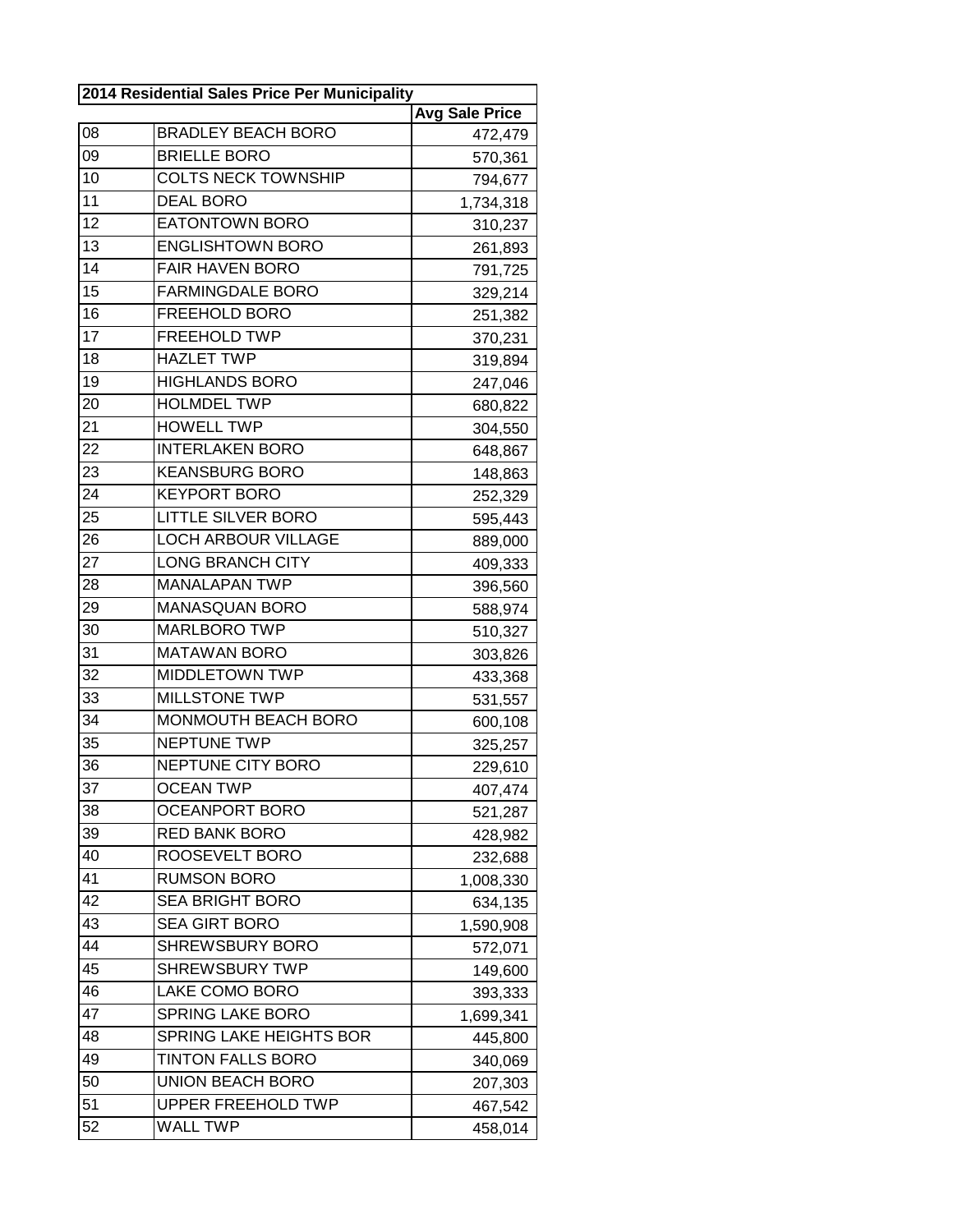| 2014 Residential Sales Price Per Municipality |                              |                       |
|-----------------------------------------------|------------------------------|-----------------------|
|                                               |                              | <b>Avg Sale Price</b> |
| 53                                            | <b>WEST LONG BRANCH BORO</b> | 372,727               |
|                                               | <b>MONMOUTH COUNTY</b>       | 460,278               |
| $\overline{14}$                               | <b>MORRIS COUNTY</b>         |                       |
| 0 <sub>1</sub>                                | <b>BOONTON TOWN</b>          | 364,832               |
| 02                                            | <b>BOONTON TWP</b>           | 495,857               |
| 03                                            | <b>BUTLER BORO</b>           | 297,257               |
| 04                                            | <b>CHATHAM BORO</b>          | 806,347               |
| 05                                            | <b>CHATHAM TWP</b>           | 878,963               |
| 06                                            | <b>CHESTER BORO</b>          | 611,225               |
| $\overline{07}$                               | <b>CHESTER TWP</b>           | 712,365               |
| 08                                            | <b>DENVILLE TWP</b>          | 435,955               |
| 09                                            | DOVER TOWN                   | 239,931               |
| 10                                            | <b>EAST HANOVER TWP</b>      | 484,806               |
| 11                                            | <b>FLORHAM PARK BORO</b>     | 666,547               |
| 12                                            | <b>HANOVER TWP</b>           | 442,967               |
| 13                                            | <b>HARDING TWP</b>           | 1,396,325             |
| 14                                            | JEFFERSON TWP                | 310,131               |
| 15                                            | <b>KINNELON BORO</b>         | 613,776               |
| 16                                            | <b>LINCOLN PARK BORO</b>     | 309,393               |
| 17                                            | <b>MADISON BORO</b>          | 828,914               |
| 18                                            | <b>MENDHAM BORO</b>          | 657,317               |
| 19                                            | <b>MENDHAM TWP</b>           | 980,012               |
| 20                                            | MINE HILL TWP                | 248,493               |
| 21                                            | MONTVILLE TWP                | 559,253               |
| 22                                            | <b>MORRIS TWP</b>            | 552,162               |
| 23                                            | <b>MORRIS PLAINS BORO</b>    | 420,918               |
| 24                                            | <b>MORRISTOWN TOWN</b>       | 410,842               |
| 25                                            | <b>MOUNTAIN LAKES BORO</b>   | 868,451               |
| 26                                            | <b>MOUNT ARLINGTON BORO</b>  | 322,876               |
| 27                                            | MOUNT OLIVE TWP              | 353,112               |
| 28                                            | <b>NETCONG BORO</b>          | 213,577               |
| 29                                            | PARSIPPANY TR HLS TWP        | 380,536               |
| 30                                            | LONG HILL TWP                | 527,321               |
| 31                                            | PEQUANNOCK TWP               | 392,538               |
| 32                                            | RANDOLPH TWP                 | 547,916               |
| 33                                            | RIVERDALE BORO               | 288,385               |
| 34                                            | ROCKAWAY BORO                | 307,158               |
| 35                                            | ROCKAWAY TWP                 | 339,357               |
| 36                                            | ROXBURY TWP                  | 319,067               |
| 37                                            | <b>VICTORY GARDENS BORO</b>  | 144,125               |
| 38                                            | <b>WASHINGTON TWP</b>        | 457,617               |
| 39                                            | <b>WHARTON BORO</b>          | 239,600               |
|                                               | <b>MORRIS COUNTY</b>         | 495,491               |
|                                               |                              |                       |
| 15                                            | <b>OCEAN COUNTY</b>          |                       |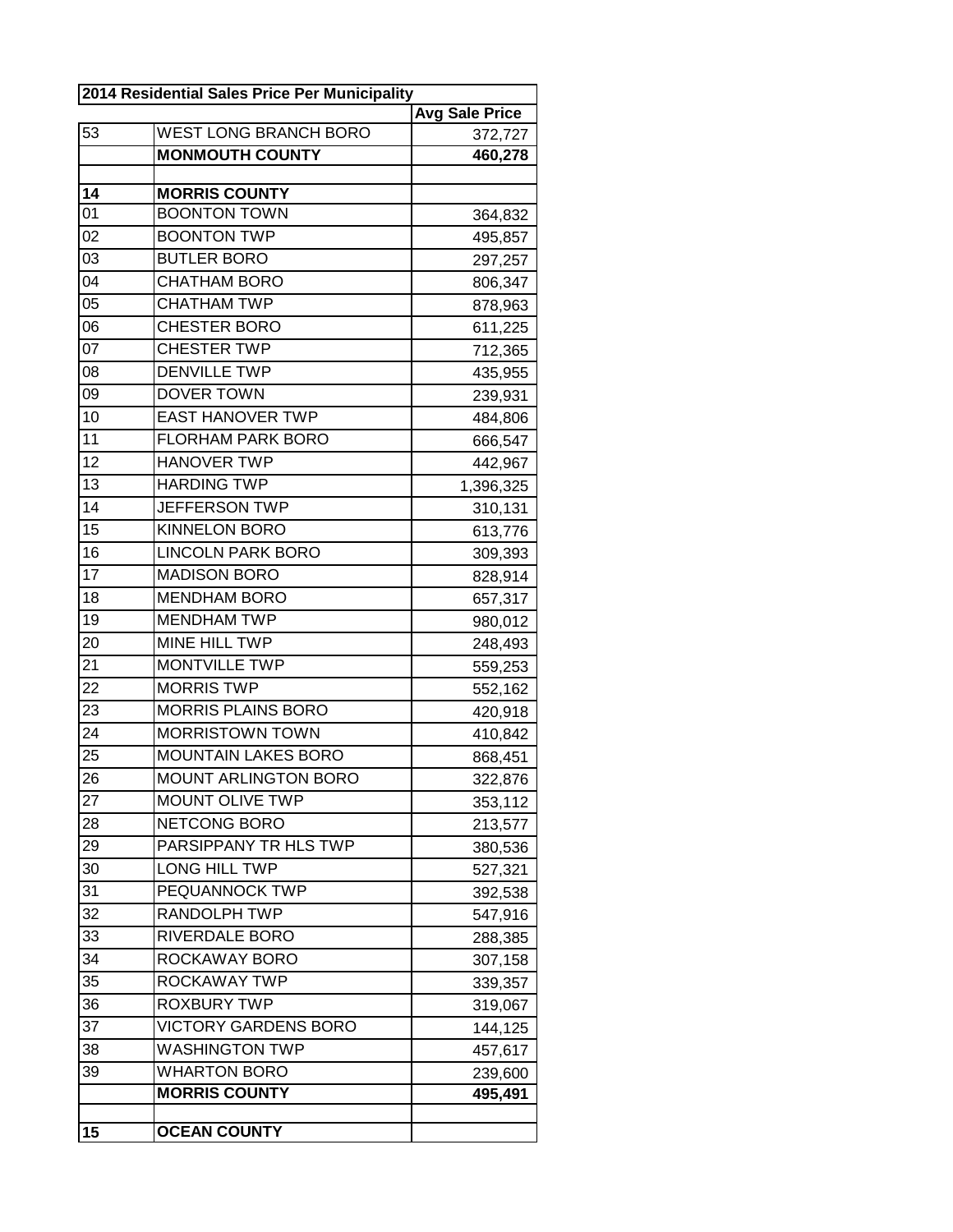| 2014 Residential Sales Price Per Municipality |                              |                       |
|-----------------------------------------------|------------------------------|-----------------------|
|                                               |                              | <b>Avg Sale Price</b> |
| 01                                            | <b>BARNEGAT TWP</b>          | 230,210               |
| 02                                            | <b>BARNEGAT LIGHT BORO</b>   | 754,027               |
| 03                                            | <b>BAY HEAD BORO</b>         | 1,341,059             |
| 04                                            | <b>BEACH HAVEN BORO</b>      | 691,353               |
| 05                                            | <b>BEACHWOOD BORO</b>        | 225,867               |
| 06                                            | <b>BERKELEY TWP</b>          | 171,762               |
| 07                                            | <b>BRICK TWP</b>             | 263,221               |
| 08                                            | <b>TOMS RIVER TWP</b>        | 274,870               |
| 09                                            | <b>EAGLESWOOD TWP</b>        | 255,357               |
| 10                                            | HARVEY CEDARS BORO           | 956,769               |
| 11                                            | <b>ISLAND HEIGHTS BORO</b>   | 395,038               |
| 12                                            | <b>JACKSON TWP</b>           | 319,363               |
| 13                                            | <b>LACEY TWP</b>             | 264,878               |
| 14                                            | <b>LAKEHURST BORO</b>        | 170,667               |
| 15                                            | <b>LAKEWOOD TWP</b>          | 239,856               |
| 16                                            | <b>LAVALLETTE BORO</b>       | 667,840               |
| 17                                            | <b>LITTLE EGG HARBOR TWP</b> | 213,614               |
| 18                                            | <b>LONG BEACH TWP</b>        | 1,109,158             |
| 19                                            | <b>MANCHESTER TWP</b>        | 168,280               |
| 20                                            | <b>MANTOLOKING BORO</b>      | 3,400,000             |
| 21                                            | <b>OCEAN TWP</b>             | 292,864               |
| 22                                            | <b>OCEAN GATE BORO</b>       | 199,409               |
| 23                                            | PINE BEACH BORO              | 318,361               |
| 24                                            | PLUMSTED TWP                 | 326,724               |
| 25                                            | POINT PLEASANT BORO          | 390,214               |
| 26                                            | PT PLEASANT BEACH BORO       | 576,904               |
| 27                                            | <b>SEASIDE HEIGHTS BORO</b>  | 215,534               |
| 28                                            | <b>SEASIDE PARK BORO</b>     | 512,602               |
| 29                                            | SHIP BOTTOM BORO             | 500,420               |
| 30                                            | SOUTH TOMS RIVER BORO        | 157,385               |
| 31                                            | <b>STAFFORD TWP</b>          | 256,514               |
| 32                                            | <b>SURF CITY BORO</b>        | 709,722               |
| 33                                            | <b>TUCKERTON BORO</b>        | 192,955               |
|                                               | <b>OCEAN COUNTY</b>          | 306,258               |
| 16                                            | <b>PASSAIC COUTNY</b>        |                       |
| 01                                            | <b>BLOOMINGDALE BORO</b>     | 291,328               |
| 02                                            | <b>CLIFTON CITY</b>          | 306,983               |
| 03                                            | <b>HALEDON BORO</b>          | 232,153               |
| 04                                            | <b>HAWTHORNE BORO</b>        | 334,546               |
| 05                                            | <b>LITTLE FALLS TWP</b>      | 327,373               |
| 06                                            | <b>NORTH HALEDON BORO</b>    | 450,098               |
| 07                                            | PASSAIC CITY                 | 248,676               |
| 08                                            | PATERSON CITY                | 211,184               |
| 09                                            | POMPTON LAKES BORO           | 273,349               |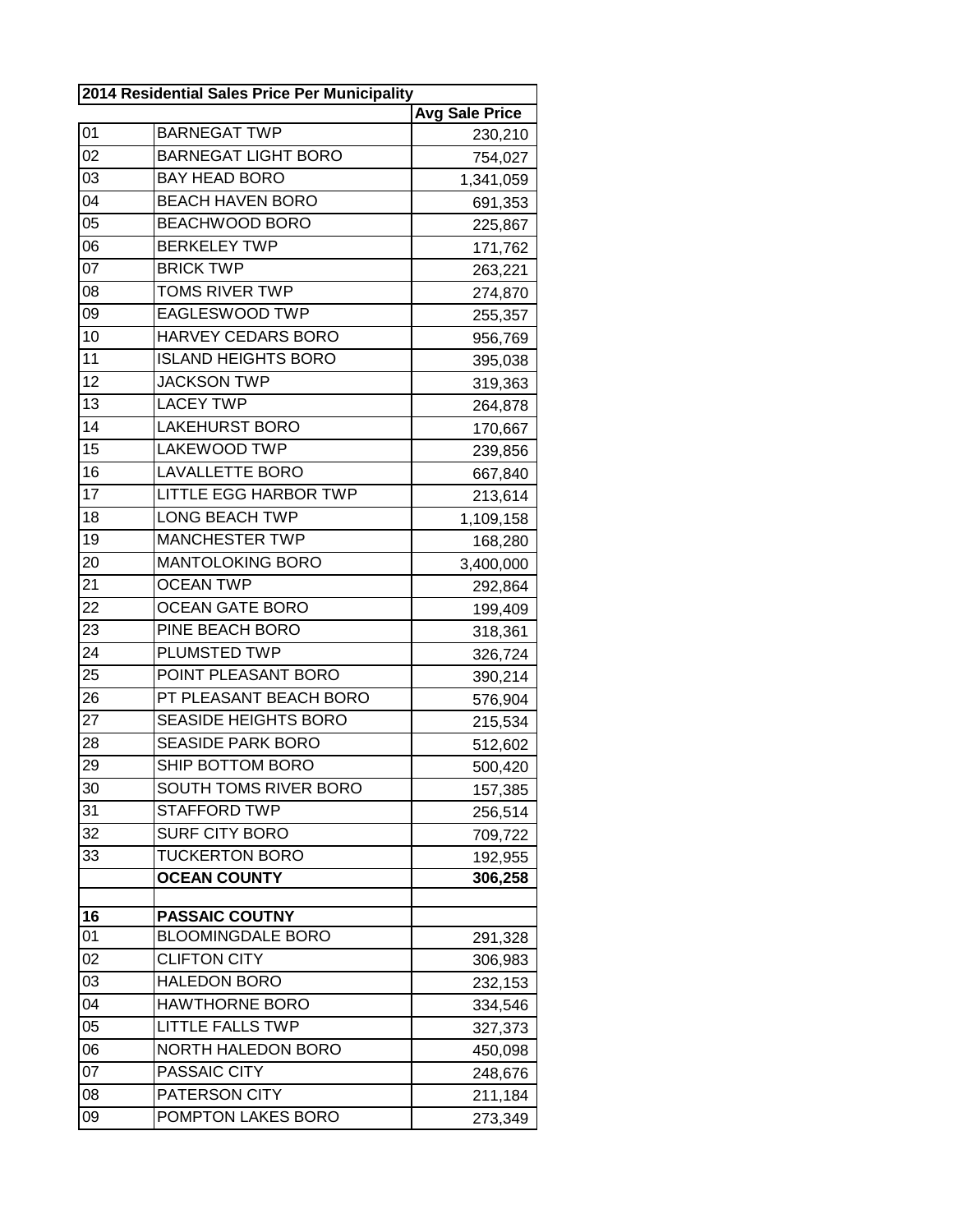| 2014 Residential Sales Price Per Municipality |                               |                       |
|-----------------------------------------------|-------------------------------|-----------------------|
|                                               |                               | <b>Avg Sale Price</b> |
| 10                                            | PROSPECT PARK BORO            | 217,322               |
| 11                                            | RINGWOOD BORO                 | 354,002               |
| 12                                            | <b>TOTOWA BORO</b>            | 365,975               |
| 13                                            | <b>WANAQUE BORO</b>           | 298,078               |
| 14                                            | <b>WAYNE TWP</b>              | 427,799               |
| 15                                            | <b>WEST MILFORD TWP</b>       | 253,704               |
| 16                                            | <b>WOODLAND PARK BORO</b>     | 358,928               |
|                                               | <b>PASSAIC COUTNY</b>         | 324,818               |
|                                               |                               |                       |
| 17                                            | <b>SALEM COUNTY</b>           |                       |
| 01                                            | <b>ALLOWAY TOWNSHIP</b>       | 219,850               |
| 02                                            | <b>CARNEYS POINT TOWNSHIP</b> | 146,292               |
| 03                                            | <b>ELMER BORO</b>             | 173,171               |
| $\overline{04}$                               | <b>ELSINBORO TWP</b>          | 168,500               |
| 05                                            | LOWER ALLOWAY CREEK TWP       | 187,271               |
| 06                                            | <b>MANNINGTON TWP</b>         | 199,556               |
| 07                                            | <b>OLDMANS TWP</b>            | 193,700               |
| 08                                            | PENNS GROVE BORO              | 110,917               |
| 09                                            | PENNSVILLE TWP                | 151,809               |
| 10                                            | PILESGROVE TWP                | 283,132               |
| 11                                            | PITTSGROVE TWP                | 205,267               |
| 12                                            | <b>QUINTON TWP</b>            | 178,111               |
| 13                                            | <b>SALEM CITY</b>             | 102,125               |
| 14                                            | <b>UPPER PITTSGROVE TWP</b>   | 250,245               |
| 15                                            | WOODSTOWN BORO                | 219,399               |
|                                               | <b>SALEM COUNTY</b>           | 191,582               |
|                                               |                               |                       |
| 18                                            | <b>SOMERSET COUNTY</b>        |                       |
| 01                                            | <b>BEDMINSTER TWP</b>         | 382,441               |
| 02                                            | <b>BERNARDS TWP</b>           | 623,138               |
| 03                                            | <b>BERNARDSVILLE BORO</b>     | 629,625               |
| 04                                            | <b>BOUND BROOK BORO</b>       | 271,132               |
| 05                                            | <b>BRANCHBURG TWP</b>         | 399,516               |
| 06                                            | <b>BRIDGEWATER TWP</b>        | 453,676               |
| 07                                            | FAR HILLS BORO                | 1,036,000             |
| 08                                            | <b>FRANKLIN TWP</b>           | 301,694               |
| 09                                            | <b>GREEN BROOK TWP</b>        | 533,154               |
| 10                                            | <b>HILLSBOROUGH TWP</b>       | 383,489               |
| 11                                            | <b>MANVILLE BORO</b>          | 211,330               |
| 12                                            | MILLSTONE BORO                | 283,000               |
| 13                                            | MONTGOMERY TWP                | 576,757               |
| 14                                            | NORTH PLAINFIELD BORO         | 210,540               |
| 15                                            | PEAPACK GLADSTONE BORO        | 500,300               |
| 16                                            | RARITAN BORO                  | 325,585               |
| 17                                            | ROCKY HILL BORO               | 418,964               |
| 18                                            | SOMERVILLE BORO               | 272,015               |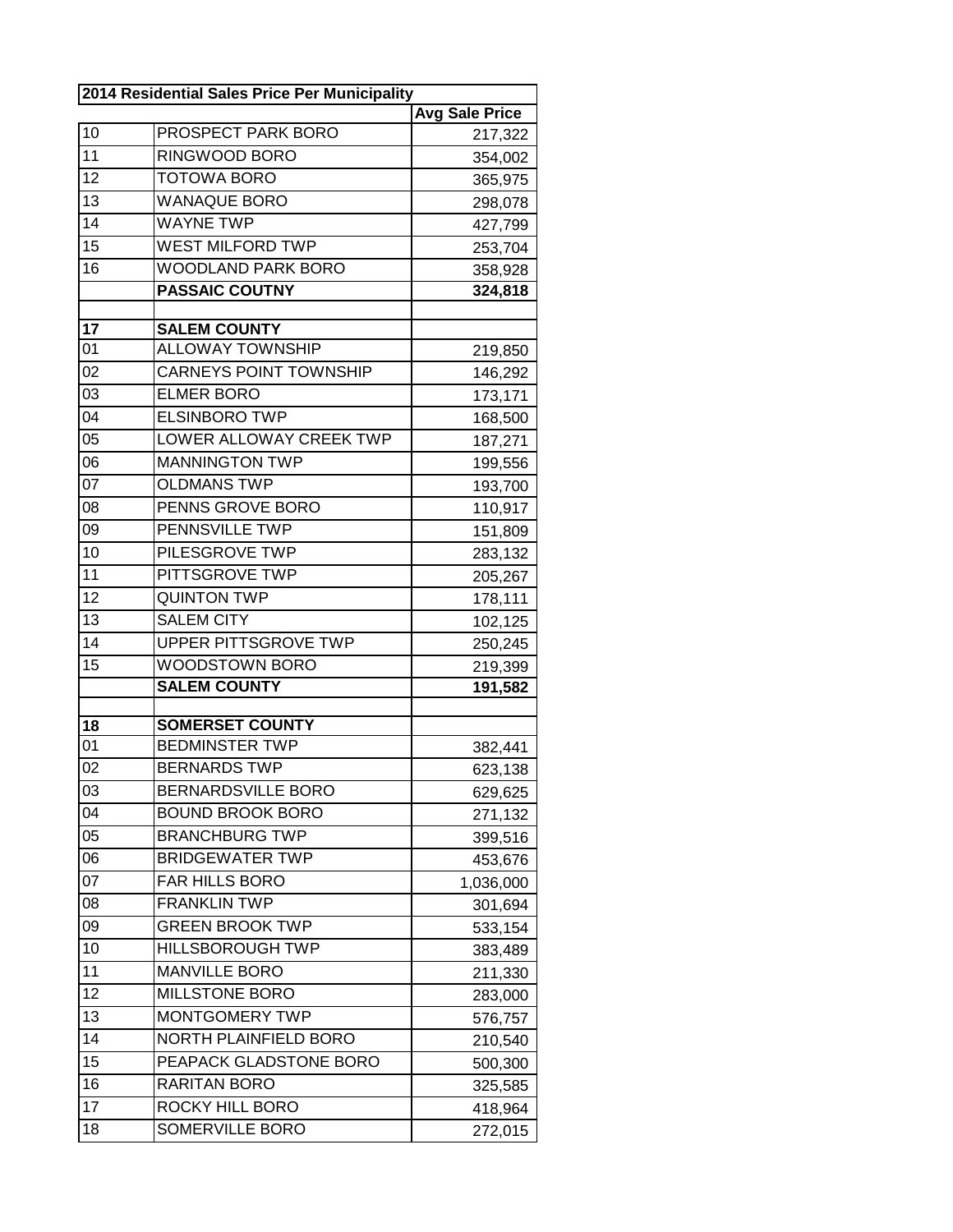| 2014 Residential Sales Price Per Municipality |                             |                       |  |
|-----------------------------------------------|-----------------------------|-----------------------|--|
|                                               |                             | <b>Avg Sale Price</b> |  |
| 19                                            | SO BOUND BROOK BORO         | 228,604               |  |
| 20                                            | <b>WARREN TWP</b>           | 848,452               |  |
| 21                                            | <b>WATCHUNG BORO</b>        | 737,042               |  |
|                                               | <b>SOMERSET COUNTY</b>      | 443,714               |  |
|                                               |                             |                       |  |
| 19                                            | <b>SUSSEX COUNTY</b>        |                       |  |
| 01                                            | ANDOVER BORO                | 162,875               |  |
| 02                                            | <b>ANDOVER TWP</b>          | 281,117               |  |
| 03                                            | <b>BRANCHVILLE BORO</b>     | 291,900               |  |
| 04                                            | <b>BYRAM TWP</b>            | 291,978               |  |
| 05                                            | <b>FRANKFORD TWP</b>        | 316,662               |  |
| 06                                            | <b>FRANKLIN BORO</b>        | 203,429               |  |
| 07                                            | <b>FREDON TWP</b>           | 323,135               |  |
| 08                                            | <b>GREEN TWP</b>            | 373,368               |  |
| 09                                            | <b>HAMBURG BORO</b>         | 166,250               |  |
| 10                                            | <b>HAMPTON TWP</b>          | 264,563               |  |
| 11                                            | <b>HARDYSTON TWP</b>        | 242,681               |  |
| 12                                            | <b>HOPATCONG BORO</b>       | 275,876               |  |
| 13                                            | <b>LAFAYETTE TWP</b>        | 337,412               |  |
| 14                                            | <b>MONTAGUE TWP</b>         | 157,876               |  |
| 15                                            | <b>NEWTON TOWN</b>          | 211,133               |  |
| 16                                            | OGDENSBURG BORO             | 193,371               |  |
| 17                                            | <b>SANDYSTON TWP</b>        | 223,318               |  |
| 18                                            | <b>SPARTA TWP</b>           | 405,273               |  |
| 19                                            | <b>STANHOPE BORO</b>        | 221,750               |  |
| 20                                            | <b>STILLWATER TWP</b>       | 273,889               |  |
| 21                                            | <b>SUSSEX BORO</b>          | 160,111               |  |
| 22                                            | <b>VERNON TWP</b>           | 191,779               |  |
| 23                                            | <b>WALPACK TWP</b>          | 0                     |  |
| 24                                            | <b>WANTAGE TWP</b>          | 229,670               |  |
|                                               | <b>SUSSEX COUNTY</b>        | 279,551               |  |
|                                               |                             |                       |  |
| 20                                            | <b>UNION COUNTY</b>         |                       |  |
| 01                                            | <b>BERKELEY HEIGHTS TWP</b> | 584,933               |  |
| 02                                            | <b>CLARK TWP</b>            | 405,794               |  |
| 03                                            | <b>CRANFORD TWP</b>         | 428,644               |  |
| 04                                            | <b>ELIZABETH CITY</b>       | 218,582               |  |
| 05                                            | FANWOOD BORO                | 415,349               |  |
| 06                                            | GARWOOD BORO                | 348,654               |  |
| 07                                            | <b>HILLSIDE TWP</b>         | 216,912               |  |
| 08                                            | <b>KENILWORTH BORO</b>      | 314,147               |  |
| 09                                            | <b>LINDEN CITY</b>          | 236,050               |  |
| 10                                            | MOUNTAINSIDE BORO           | 581,940               |  |
| 11                                            | <b>NEW PROVIDENCE BORO</b>  | 563,477               |  |
| 12                                            | PLAINFIELD CITY             | 256,556               |  |
| 13                                            | <b>RAHWAY CITY</b>          | 238,296               |  |